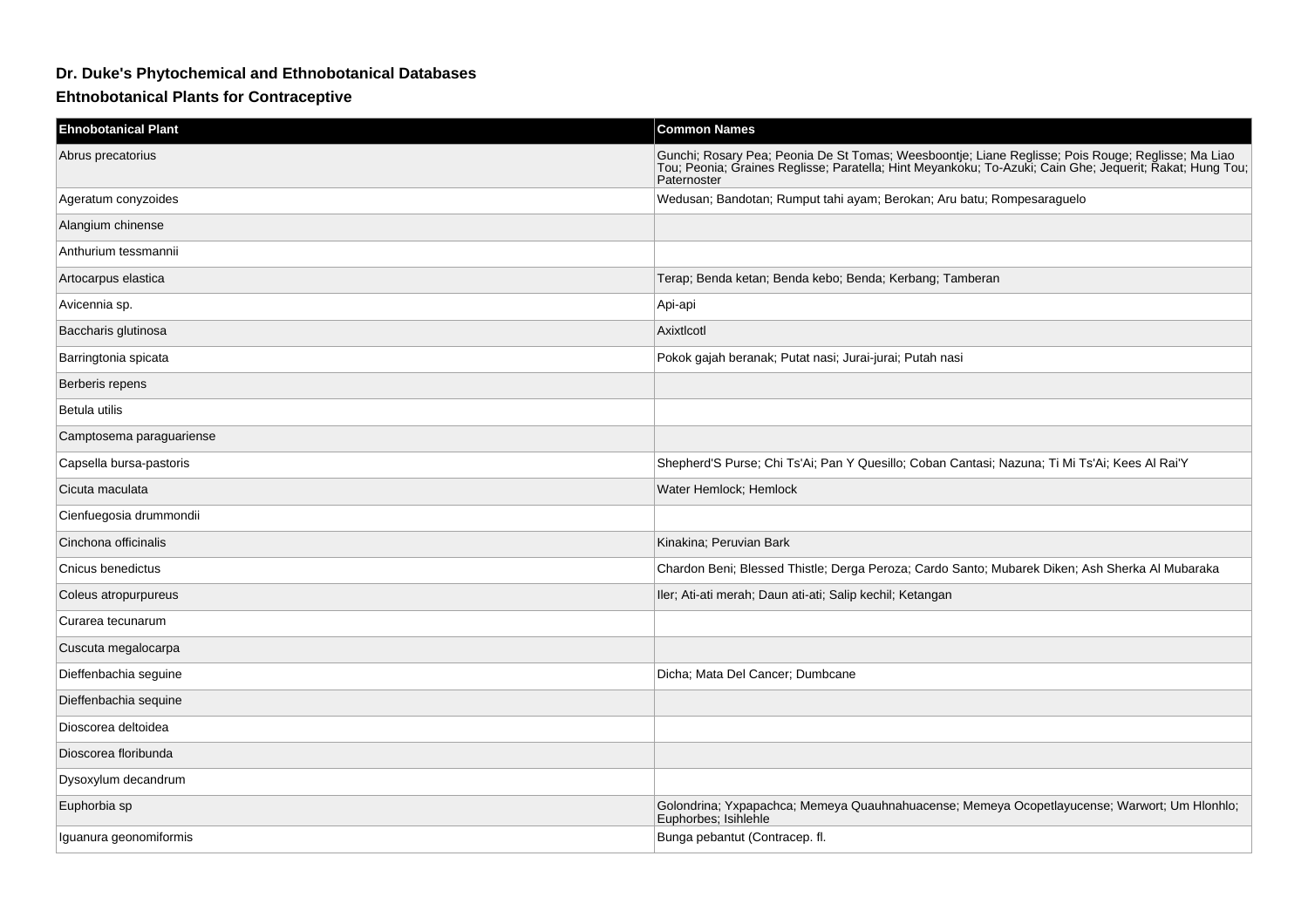| <b>Ehnobotanical Plant</b> | <b>Common Names</b>                                                                                                    |
|----------------------------|------------------------------------------------------------------------------------------------------------------------|
| llex cornuta               | Mao Erh T'Zu; Lao Hu Tz'U; Chio Tz'U Ch'A; Lao Shu Tz'U; Kou Ku                                                        |
| Juniperus oxycedrus        | Appeggi; A'Ra'R; Oxicedro; A'Rr; Havrest; Ardij Aghaji; Cedro De Espanha; Branket Enebaer; Cade;<br>Enebro De La Miera |
| Larrea divaricata          |                                                                                                                        |
| Lithospermum officinale    | Common Gromwell; Murasaki; Ya Hsien Ts'Ao; Habb Al Qalb; Tzu Ts'Ao; Mijo De Sol; Ti Hsueh; Tzu Tan;<br>Taskesenotu     |
| Lithospermum ruderale      | Stoneseed                                                                                                              |
| Maytenus ilicifolia        | Cancerosa; Congoasa                                                                                                    |
| Melochia hermannioides     |                                                                                                                        |
| Panax quinquefolius        | Ginseng; American Ginseng                                                                                              |
| Phoenix dactylifera        | Dattier; Palma Datil; Dattes; Khurma; Hurma Agaci; Tamur; Date; Datil; Wu Lou Zi                                       |
| Piper betel                | Lu Yu; Fu Ya T'U Lu T'Eng; T'U Pi Po; Phlu; Tambul; Sirih; Betel; Chu Chiang                                           |
| Pisum sativum              | Greenpea; Bezelye; Petit Pois; Jung Shu; Ch'Ing Hsiao Tou; Wan Tou; Pwes; Petits Pois                                  |
| Plantago lanceolata        | Gechi Qulaghi; Ribwort; Adhan As Sakhlah; Udhainat As Sakhalah; Zibad; Dar Yaprakli Sinirliot; Llanten<br>Menor        |
| Polygonum hydropiper       | Subiberi; Smartweed; Yanagi-Tade; Daun senahun; Pweve D'Ewe; Pimienta Acuatica                                         |
| Rivea corymbosa            | Ololiuqui                                                                                                              |
| Rosmarinus officinalis     | Mannen-Ro; Anthos; Romero; Rosemary; Romarin; Romero Comun; Biberiye                                                   |
| Senecio palmatus           | Wei Hsien                                                                                                              |
| Smilacina amplexicaulis    |                                                                                                                        |
| Solanum khasianum          |                                                                                                                        |
| Stachys lanata             |                                                                                                                        |
| Stemodia ericifolia        |                                                                                                                        |
| Stevia rebaudiana          |                                                                                                                        |
| Talinum sp                 |                                                                                                                        |
| Taxus baccata              | Seiyo-Itii; Taxo; Tejo; Porsuk Agaci; Talisa; English Yew                                                              |
| Trachycarpus excelsa       |                                                                                                                        |
| Urospatha antisylleptica   |                                                                                                                        |
| Veratrum californicum      | Div Oh Savva; False Hellebore                                                                                          |
| Viguiera deltoidea         |                                                                                                                        |